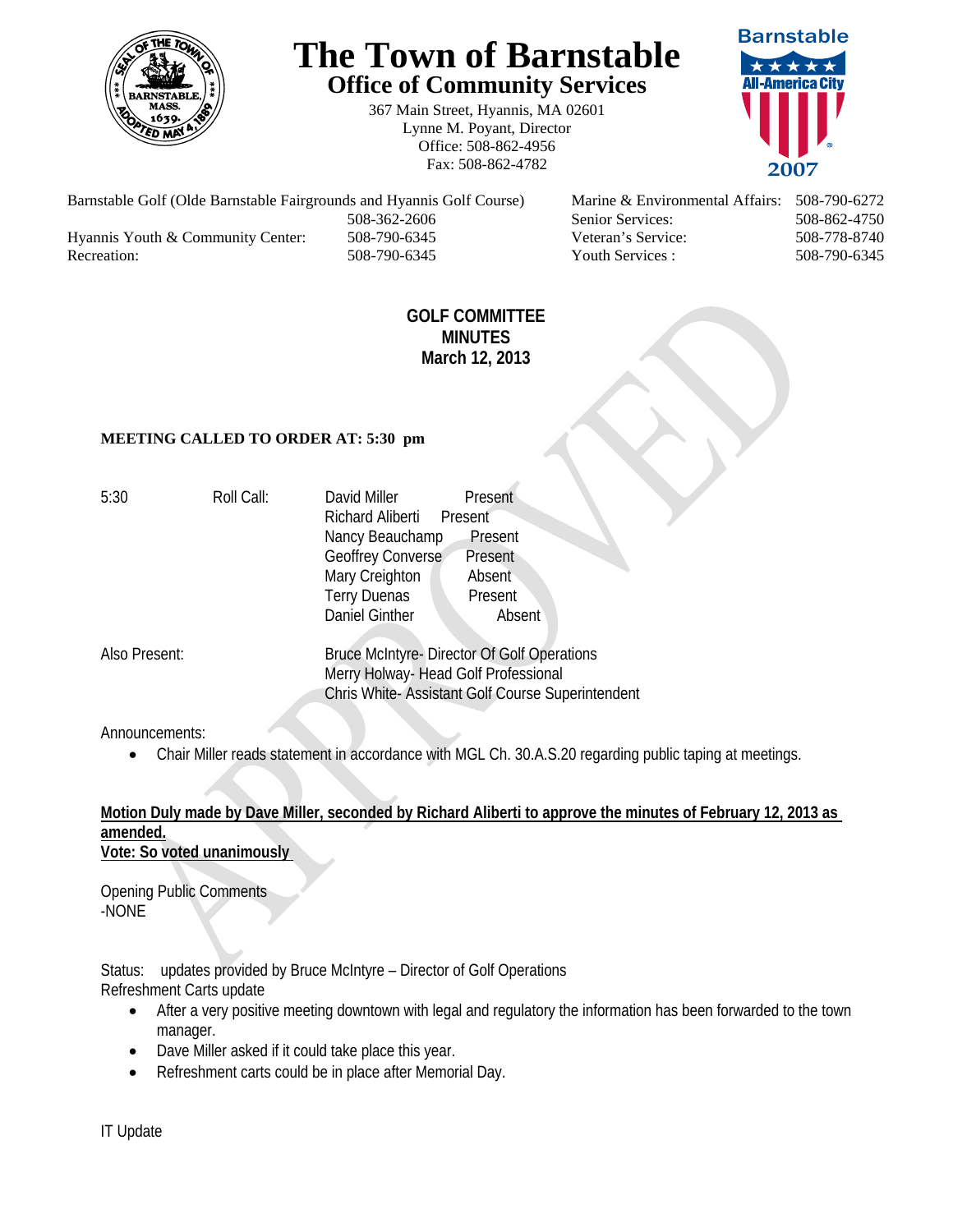New website process has started with course trends. Should be a 5 to 6 week process and you can check them out at www.coursetrends.com

Hyannis Renovation Project

- Nothing new to add
- Put together request for 35k from free cash surplus to cover feasibility study and we will not know until late May if it is approved, then we can put it out to bid

Review of winter activities and planned spring activities at the courses Operations presented by Merry Holway -

- In the process of filling Wayne's vacant position
- Updated the information guide and added new sample tee sheets
- Sent out yearly membership flyers
- All tee sheets have been made for 2013 and we have started taking bookings
- Painting indoors at Hyannis golf club
- New merchandise has been ordered and is coming in
- St. Patricks Day Scramble has been cancelled
- There will be a welcome spring tournament on April 11th
- Attended the golf show in Boston at the Cape Cod Chamber Booth
- Roman wanted me to mention there will be a PGA Little League starting this year at the courses and he will be elaborating about it next month
- Men's room is currently under renovation

Maintenance presented by Chris White-

- We welcome another season greens were mowed for the first time today
- Indoor painting completed at both shops
- There has been a large amount of tree work to do this year due to the Nor'Easter/blizzard
- Hyannis golf course lost over 20 trees OBF lost about 10 trees
- Received the two new greens mowers and they are fantastic
- The mechanic has been working hard to get the equipment ready for the season
- Attended seminars and completed first aid/ CPR training
- Starting to attack the moss on the greens and will get the irrigation going again soon

\*Dave Miller asked if the geese deterrent efforts are helping with cutouts and swans.

-Bruce inputs that the best way to do it is to obtain a nuisance permit and eliminate the problem \*Richard Aliberti asked about the trees that came down, topic discussed

New Carts at Olde Barnstable presented by Bruce McIntyre

- Carts are being built and will be here by 4/1/13. They are from Country Club Enterprises
- Geoff Converse asked if we have considered going electric, topic tabled

Manager/Superintendent Report by Bruce McIntyre